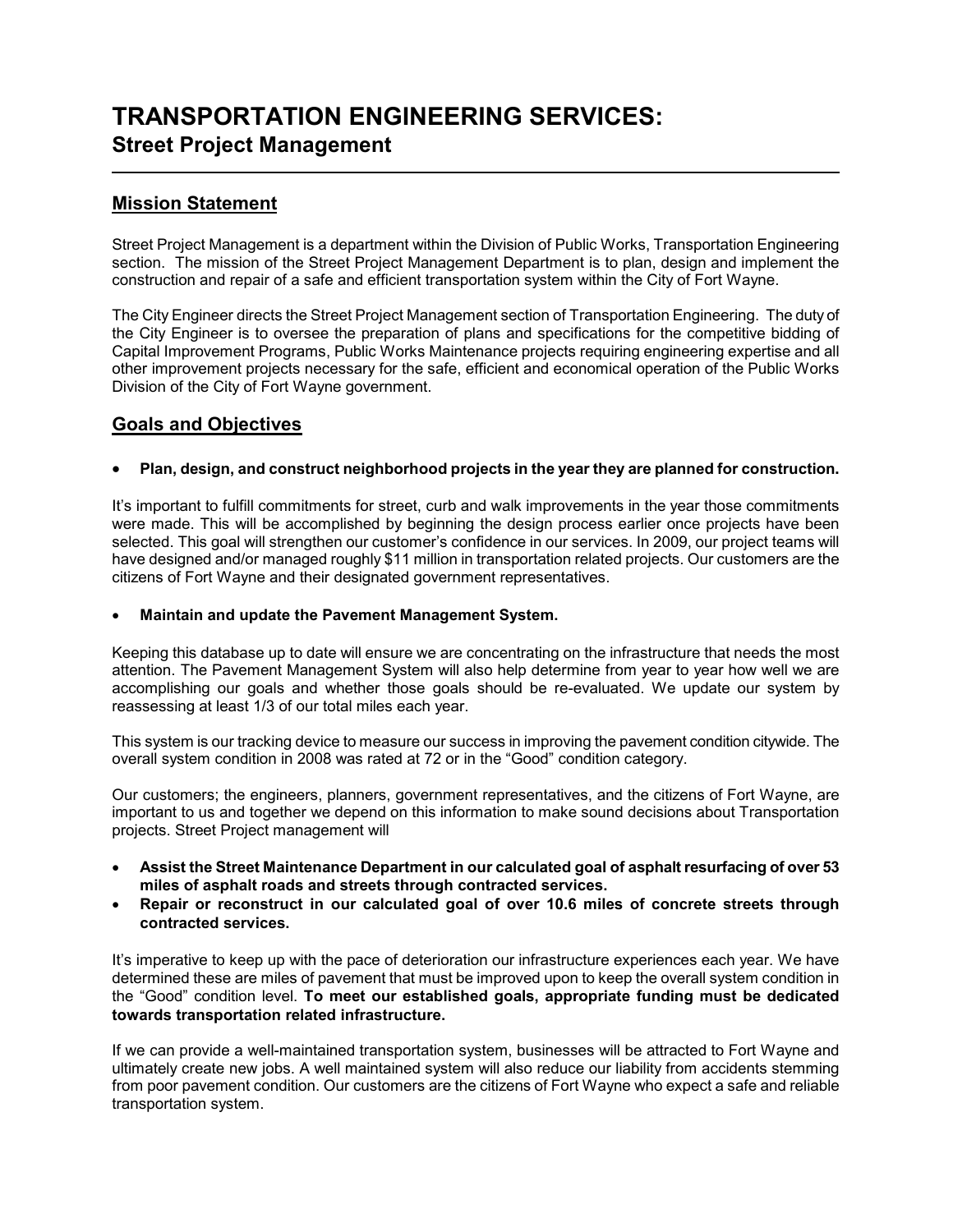## **Long-term goals:**

Our long-term goal is to provide a multi-year maintenance and repair plan, as well as an estimate, for each street segment of the city.

## **Services Provided:**

- Design road improvements.
- Construction management of all new construction and repairs for streets, alleys, sidewalks and curbs.
- Provide estimates for and recommend new street, curb, sidewalk projects.
	- a). Citizen Concerns
		- b). Neighborhood Capital Improvement Surveys
		- c). Petitions
	- d). Risk Management Claims
- Communication with general public
- Review projects in routing
- Assist various City Departments
	- o Provide engineering expertise and review
	- o Provide engineering/construction management
- Assist in long-range transportation planning.
- Design and manage ADA projects.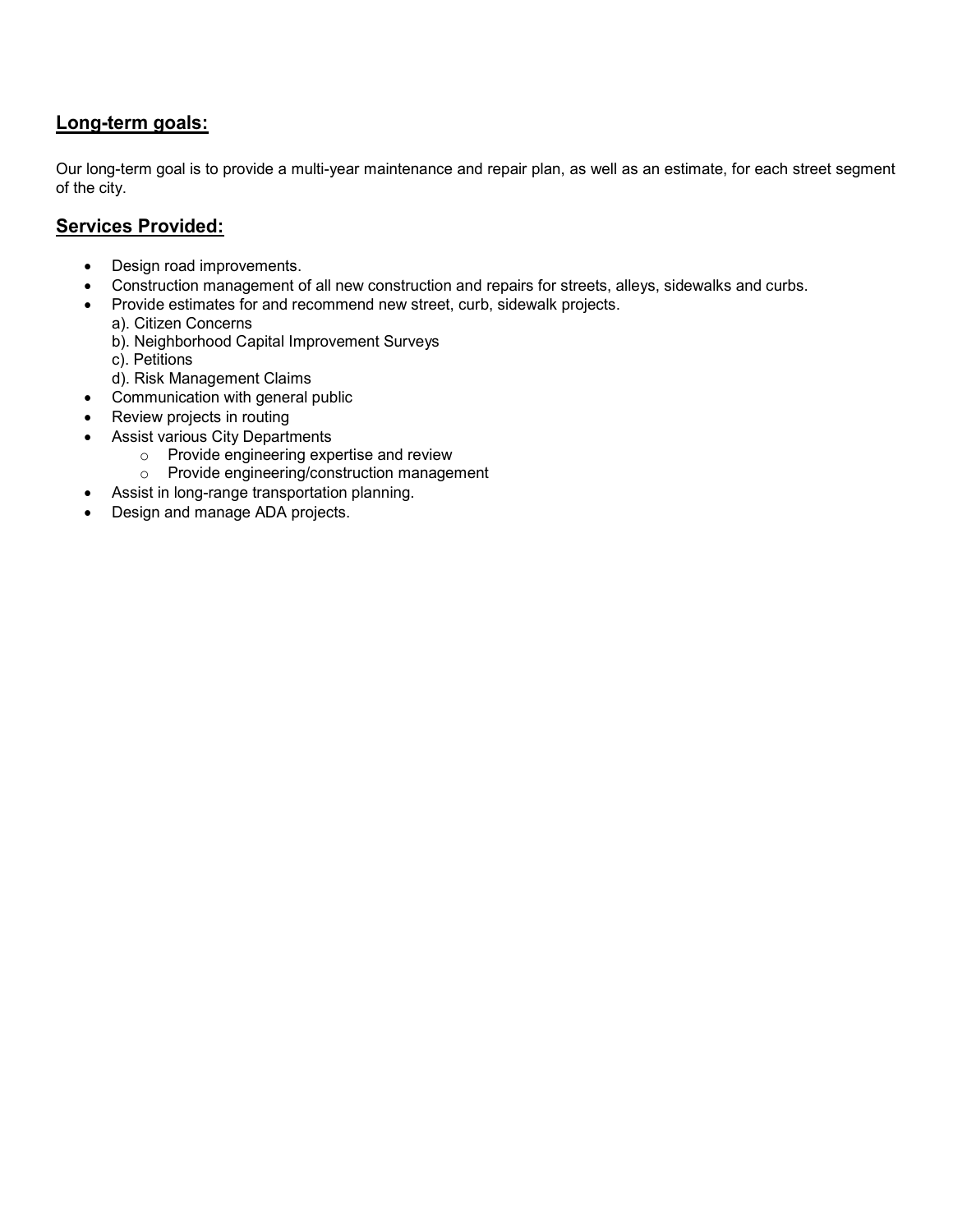#### STREET PROJECT MANAGEMENT Dept # 0010 - 1202 2010 BUDGET COMPARISON

|                                     | 2008<br><b>ACTUAL</b>    | <b>2009 ACTUAL</b><br><b>THRU</b><br>30-Jun-2009 | 2009 REVISED<br><b>BUDGET</b> | 2010<br><b>SUBMITTED</b> | \$ INCREASE<br>(DECREASE)<br>FROM 2009 APPR | % CHANGE<br><b>FROM 2009</b><br><b>APPR</b><br>TO 2010 |
|-------------------------------------|--------------------------|--------------------------------------------------|-------------------------------|--------------------------|---------------------------------------------|--------------------------------------------------------|
| 5111 TOTAL WAGES                    | 674,440                  |                                                  | 657,726                       | 663,927                  | 6,201                                       | 0.94%                                                  |
| 5131 PERF - EMPLOYERS SHARE         | 47,253                   |                                                  | 47,686                        | 51,454                   | 3,768                                       |                                                        |
| 5132 FICA                           | 51,869                   |                                                  | 50,316                        | 50,792                   | 476                                         |                                                        |
| 5134 LIFE MEDICAL & HEALTH INSURAN  | 108,000                  |                                                  | 99,000                        | 118,800                  | 19,800                                      |                                                        |
| 5136 UNEMPLOYMENT COMPENSATION      | 3,264                    |                                                  | 658                           | 664                      | 6                                           |                                                        |
| 5137 WORKERS COMP INSURANCE         | 727                      |                                                  | 2,522                         | 9,501                    | 6,979                                       |                                                        |
| 513A PERF - EMPLOYEES/PD BY CITY    | 20,251                   |                                                  | 19,731                        | 19,919                   | 188                                         |                                                        |
| 513R RETIREES HEALTH INSURANCE      | $\overline{\phantom{a}}$ |                                                  | 18,000                        | 19,800                   | 1,800                                       |                                                        |
| 5161 WAGE SETTLEMENT/SEVERANCE PAY  | 28,559                   |                                                  |                               |                          |                                             |                                                        |
| <b>Total 5100</b>                   | \$934,362                | \$449,385                                        | \$895,639                     | \$934,857                | \$39,218                                    | 4.38%                                                  |
| 5214 SAFETY ITEMS/SUPPLIES          | 1,376                    |                                                  | 1,600                         | 1,375                    | (225)                                       |                                                        |
| 5219 OTHER OFFICE SUPPLIES          | 1,203                    |                                                  | 1,200                         | 1,130                    | (70)                                        |                                                        |
| 5231 GASOLINE                       | 7,183                    |                                                  | 9,000                         | 6,907                    | (2,093)                                     |                                                        |
| 5241 MEDICAL & SURGICAL SUPPLIES    |                          |                                                  | 100                           |                          | (100)                                       |                                                        |
| 5291 SMALL TOOLS                    | 297                      |                                                  | 500                           | 295                      | (205)                                       |                                                        |
| 5299 OTHER MATERIALS & SUPPLIES     | 553                      |                                                  | 1,100                         | 354                      | (746)                                       |                                                        |
| Total 5200                          | \$10,611                 | \$2,744                                          | \$13,500                      | \$10,061                 | ( \$3,439)                                  | $-25.47%$                                              |
| 5317 INSTRUCTIONAL SERVICES         | 525                      |                                                  | 3,000                         | 525                      | (2, 475)                                    |                                                        |
| 531S SOFTWARE TRAINING              |                          |                                                  | 400                           |                          | (400)                                       |                                                        |
| 5322 POSTAGE                        |                          |                                                  | 120                           |                          | (120)                                       |                                                        |
| 5323 TELEPHONE & TELEGRAPH          | 1,507                    |                                                  | 1,512                         | 1,507                    | (5)                                         |                                                        |
| 5324 TRAVEL EXPENSES                | 226                      |                                                  | 1,000                         |                          | (1,000)                                     |                                                        |
| 5326 MILEAGE                        |                          |                                                  | 50                            |                          | (50)                                        |                                                        |
| 532C CELL PHONE                     | 2,865                    |                                                  | 3,480                         | 2,865                    | (615)                                       |                                                        |
| 532L LONG DISTANCE CHARGES          | 29                       |                                                  | 24                            | 29                       | 5                                           |                                                        |
| 5331 PRINTING OTHER THAN OFFC SUPPL | 20                       |                                                  | 75                            | 50                       | (25)                                        |                                                        |
| 5342 LIABILITY INSURANCE            | 2,408                    |                                                  | 3,769                         | 6,044                    | 2,275                                       |                                                        |
| 536A MAINT. AGREEMENT - HARDWARE    | 80                       |                                                  |                               | $\overline{\phantom{a}}$ |                                             |                                                        |
| 536N GARAGE CONTRACT - NONTARGET    | 79                       |                                                  | 500                           | 35                       | (465)                                       |                                                        |
| 536T GARAGE CONTRACT - TARGET       | 19,331                   |                                                  | 19,802                        | 16,448                   | (3, 354)                                    |                                                        |
| 5377 CC BUILDING PARKING            | 2,700                    |                                                  | 2,700                         | 2,700                    | $\overline{\phantom{a}}$                    |                                                        |
| 5391 SUBSCRIPTIONS AND DUES         | 295                      |                                                  | 80                            | 295                      | 215                                         |                                                        |
| 5399 OTHER SERVICES AND CHARGES     | 5,870                    |                                                  | 5,720                         | 5,869                    | 149                                         |                                                        |
| <b>Total 5300</b>                   | \$35,934                 | \$21,470                                         | \$42,232                      | \$36,367                 | (\$5,865)                                   | $-13.89%$                                              |
| Total 5400                          | \$-                      | \$-                                              | \$-                           | \$-                      | \$-                                         |                                                        |
| Total                               | \$980,907                | \$473,599                                        | \$951,371                     | \$981,285                | \$29,914                                    | 3.14%                                                  |